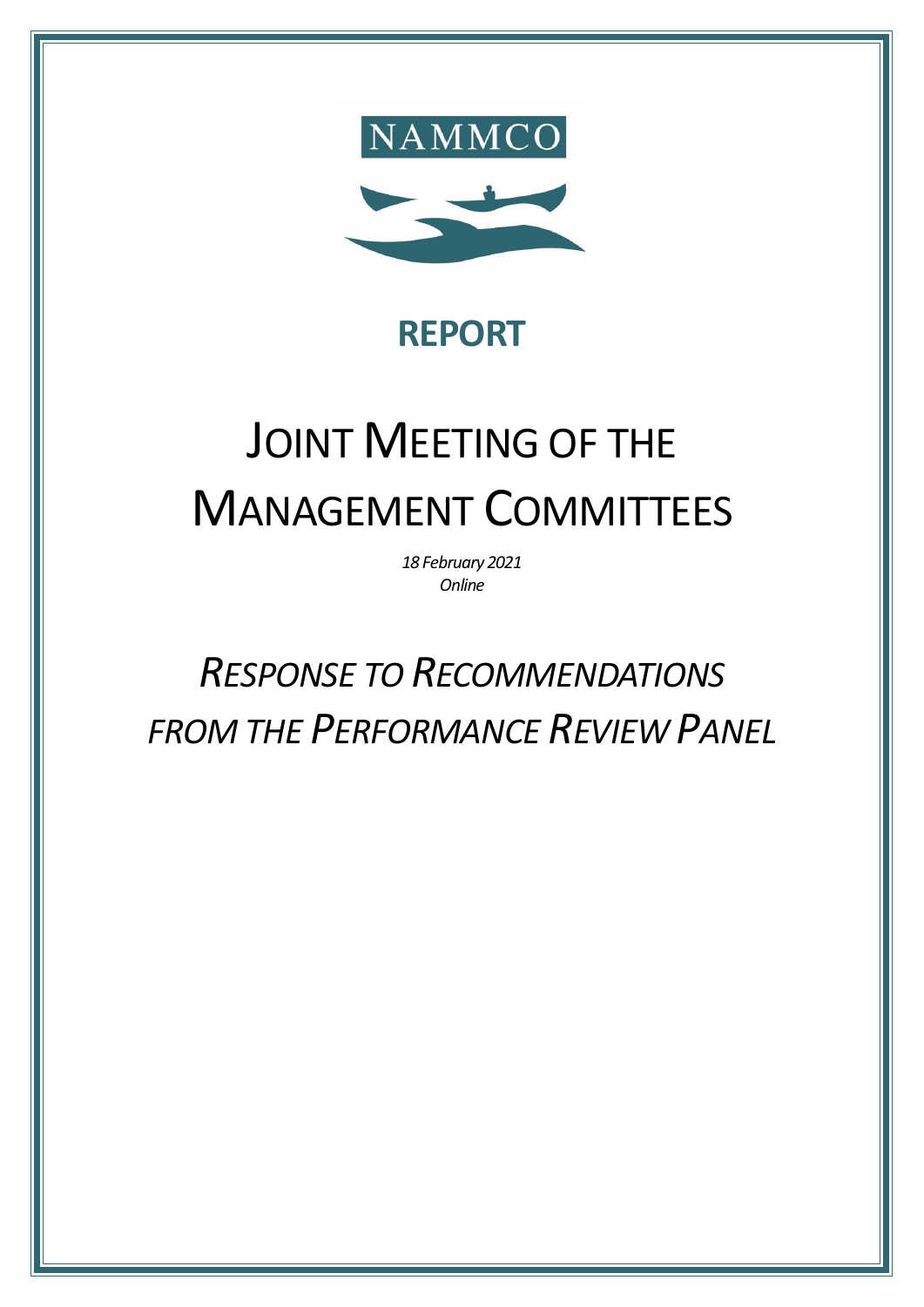© North Atlantic Marine Mammal Commission

#### **Please cite this report as:**

NAMMCO-North Atlantic Marine Mammal Commission (2021). *Report from the Joint Meeting of the Management Committees: Response to Recommendations from the Performance Review Panel*. February, 2021. Tromsø, Norway: NAMMCO.

Available at https://nammco.no/topics/mc\_reports/

#### **DISCLAIMER:**

The content of this report contains the view of the NAMMCO Management Committees and does not necessarily represent the views of the NAMMCO Council.

## **NAMMCO**

*Postbox 6453, Sykehusveien 21-23, N-9294 Tromsø, Norway, +47 77687371, nammco-sec@nammco.org, www.nammco.org, [www.facebook.com/nammco.no/,](http://www.facebook.com/nammco.no/) [https://twitter.com/NAMMCO\\_sec](https://twitter.com/NAMMCO_sec)*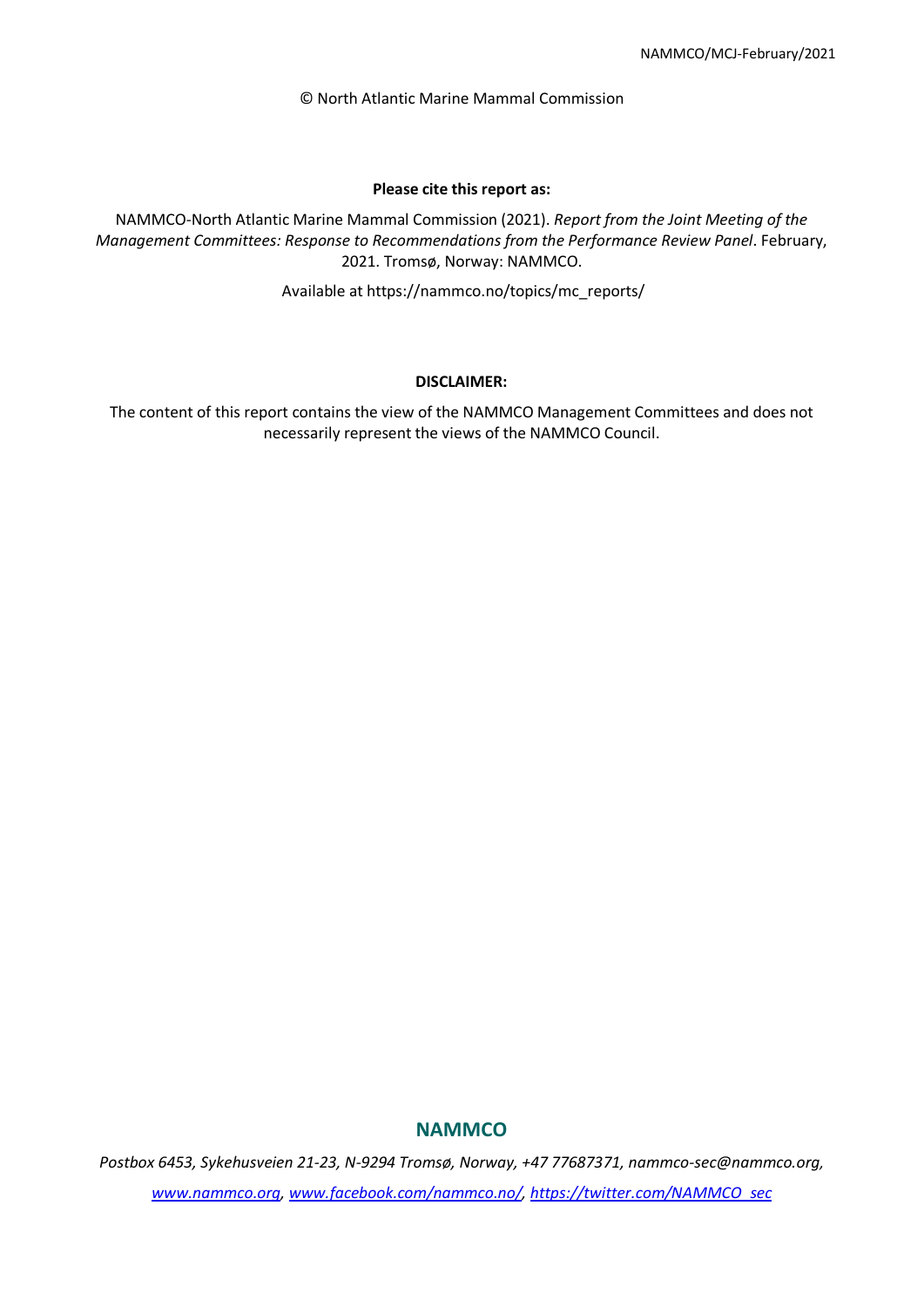## **TABLE OF CONTENTS**

| 1.  |                                                                                |  |  |
|-----|--------------------------------------------------------------------------------|--|--|
| 2.  |                                                                                |  |  |
| 3.  |                                                                                |  |  |
| 4.  |                                                                                |  |  |
| 4.1 |                                                                                |  |  |
| 4.2 |                                                                                |  |  |
| 4.3 |                                                                                |  |  |
| 4.4 |                                                                                |  |  |
| 4.5 | Management Committees & Scientific Committee: Prerogatives and relationship  8 |  |  |
| 5.  |                                                                                |  |  |
| 6.  |                                                                                |  |  |
| 7.  |                                                                                |  |  |
| 8.  |                                                                                |  |  |
|     |                                                                                |  |  |
|     |                                                                                |  |  |
|     |                                                                                |  |  |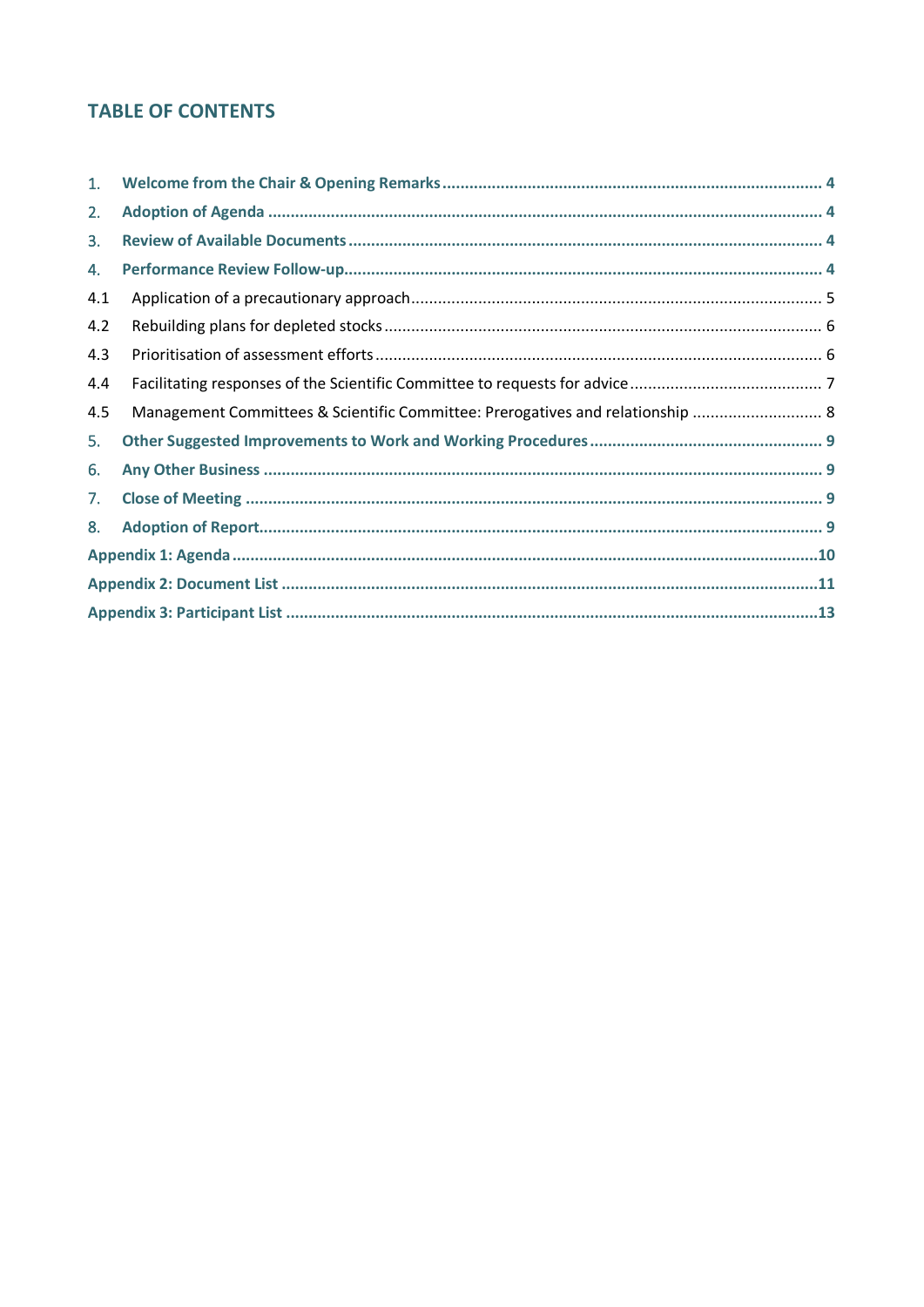## <span id="page-3-0"></span>1. **WELCOME FROM THE CHAIR & OPENING REMARKS**

The Chair of the joint meeting of the NAMMCO Management Committees (MCJ), Guro Gjelsvik (NO), welcomed participants and noted who was present from each of the Member Countries and the Secretariat (see [Appendix 3](#page-12-0) for the full participant list). She also notified the MCJ that Fern Wickson from the Secretariat would serve as rapporteur for the meeting.

## <span id="page-3-1"></span>2. **ADOPTION OF AGENDA**

The Chair proposed a slight amendment to the order of items for discussion. She suggested that the item dealing with the recommendation from the performance review on developing rebuilding plans for depleted stocks (item 4.3 in the draft agenda) be taken directly after the item dealing with the recommendation regarding the application of a precautionary approach to management (item 4.1 in the draft agenda) as discussion of the two items was likely to be interconnected.

The agenda was adopted with this minor amendment and is available a[s Appendix 1](#page-9-0) to this report.

## <span id="page-3-2"></span>3. **REVIEW OF AVAILABLE DOCUMENTS**

The Chair noted that all the meeting documents (with the exception of documents NAMMCO/MCJ-February-2021/5a&b) had been made available to participants on the NAMMCO website 2 weeks prior to the meeting. Drafts of working documents 5a&b were circulated to the Heads of Delegation by email, with a request to include any additional available information or relevant updates and return the working documents to the Secretariat prior to the meeting.

The full list of meeting documents is available in [Appendix 2](#page-10-0) of this report.

## <span id="page-3-3"></span>4. **PERFORMANCE REVIEW FOLLOW-UP**

At its annual meeting in 2017, the Council agreed that NAMMCO should undergo a performance review. This work was carried out in 2018 by a panel of external experts, who delivered their report with recommendations in February 2019. At its annual meeting in 2019, the NAMMCO Council established an *ad hoc* Working Group (led by the Chair of Council, Kate Sanderson (FO)) to review and follow up on the recommendations from the performance review panel (PRP).

The Chair noted that the NAMMCO Management Committees (MCs) had been asked by the *ad hoc*  Performance Review Working Group (PRWG) to consider and respond to the recommendations that were of specific relevance to them (13 in total). In a letter to the MCs from the PRWG (NAMMCO/MCJ-February-2021/03), the MCs were asked to:

*a) Consider the relevance of the recommendations*

*b) Identify any other related matters for which they may have suggestions for improvements to their work and working procedures*

*c) Propose ways for implementing the recommendations and improving processes, where relevant.*

The Chair noted that meeting document NAMMCO/MCJ-February-2021/04 collated the recommendations specific to the MCs and not already dealt with by other committees or the Commission and identified the following five overarching issues for attention of the MCs:

- 1. Application of a precautionary approach
- 2. Rebuilding plans for depleted stocks
- 3. Prioritisation of assessment efforts
- 4. Facilitating responses of the Scientific Committee to requests for advice
- 5. Management Committees and the Scientific Committee: prerogatives and relationship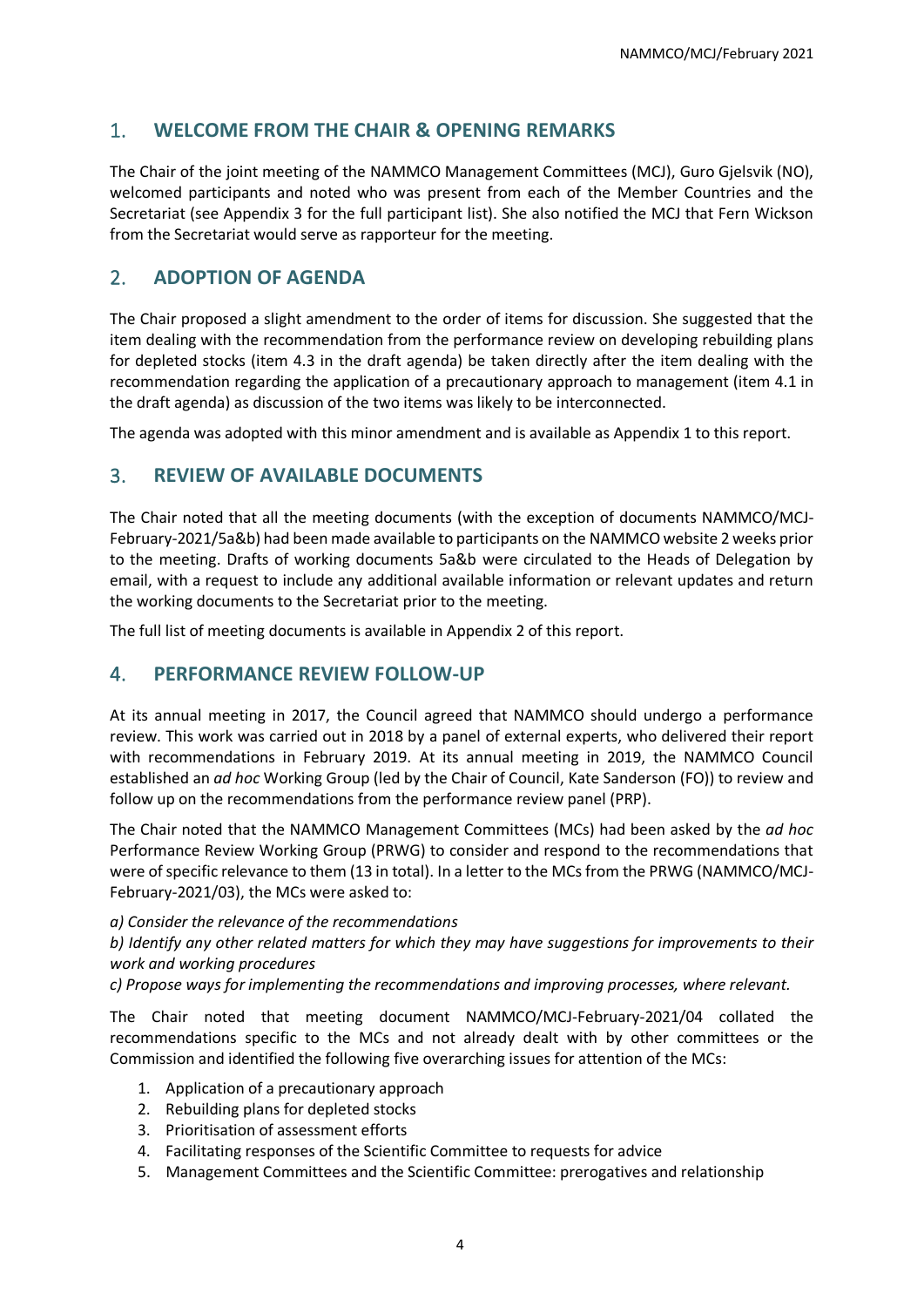The remainder of the meeting focused on the response of the MCs to the recommendations from the PRP on these issues, the outcomes of which will be forwarded to the PRWG for their consideration.

## <span id="page-4-0"></span>**4.1 APPLICATION OF A PRECAUTIONARY APPROACH**

One of the areas where the PRP saw potential for further development and improvement within NAMMCO was in its definition and application of a precautionary approach to management. While the PRP recognised that precaution is an important concept within NAMMCO, it made a number of recommendations related to how the organisation could develop a more structured approach to the operationalisation of a precautionary approach to management. Specifically, the PRP referred to the definition of a precautionary approach as provided in Article 6 of the 1995 UN Fish Stock Agreement (provided as NAMMCO/MCJ-February-2021/FI02) and indicated that developing a harvest strategy approach similar to that used within fisheries management (with stock-specific reference points and associated management actions) would be a useful way to proceed.

Several meeting documents were provided as background information to inform the discussion on this item, including overviews on harvest strategies, reference points, and control rules as used within fisheries management (NAMMCO/MCJ-February-2021/FI03, FI04, FI05, FI06, FI07). A short presentation was also given at the meeting by Caterina Fortuna. This presentation had been prepared together with Russell Smith. Both Fortuna and Smith were members of the PRP. The presentation noted that except for a few stocks, NAMMCO did not currently work with harvest strategies (including stock specific reference points) or harvest control rules (including monitoring, assessment and associated management actions that are automatically taken if a reference point is exceeded). The presentation outlined how these approaches were understood and applied within fisheries management, as well as why they were important mechanisms for managing uncertainty and providing transparent approaches to management and foreseeable actions when certain conditions were met.

#### *Discussion*

All parties thanked Fortuna for her informative presentation and reiterated their appreciation for the extensive work carried out by the PRP.

Norway emphasised that it implements precaution in all areas of marine mammal management and that the concept had always been important for NAMMCO. They also suggested that it was both timely and useful to discuss how NAMMCO could be clearer in its approach to operationalising a precautionary approach to management. They proposed that work to deal with the topic in a systematic way across the organisation be carried out and that the Scientific Committee (SC) be involved. It was suggested that an appropriate way to advance on this would be to suggest that Council make a formal request for advice on this topic to the SC.

Iceland agreed that working to further develop and clarify how NAMMCO operationalised a precautionary approach to management was important and that the SC should be involved. It did, however, seek clarification on whether the advice currently received on baleen whale stocks generated through the Revised Management Procedure (RMP) of the International Whaling Commission (IWC) met the requirements of a precautionary approach as described in the presentation, or whether further articulation of reference limits etc would also be required for these species. Fortuna confirmed that the RMP used by the IWC implements a precautionary approach to management and that further elaboration would not be required for the stocks for which this approach was applied. She also noted that while the PRP highlighted the importance of developing a consistent approach within NAMMCO, this did not necessarily mean that the same framework had to be applied for all species/cases, but rather that there was value in having a consistent overarching strategy and definition.

Greenland also expressed its support for operating with precautionary approaches to management and having a definition that is consistent, agreed and understood by all. However, they questioned how consistency may be achieved given the different ways in which the IWC and NAMMCO approach the generation of management advice. They also emphasised that the differences between science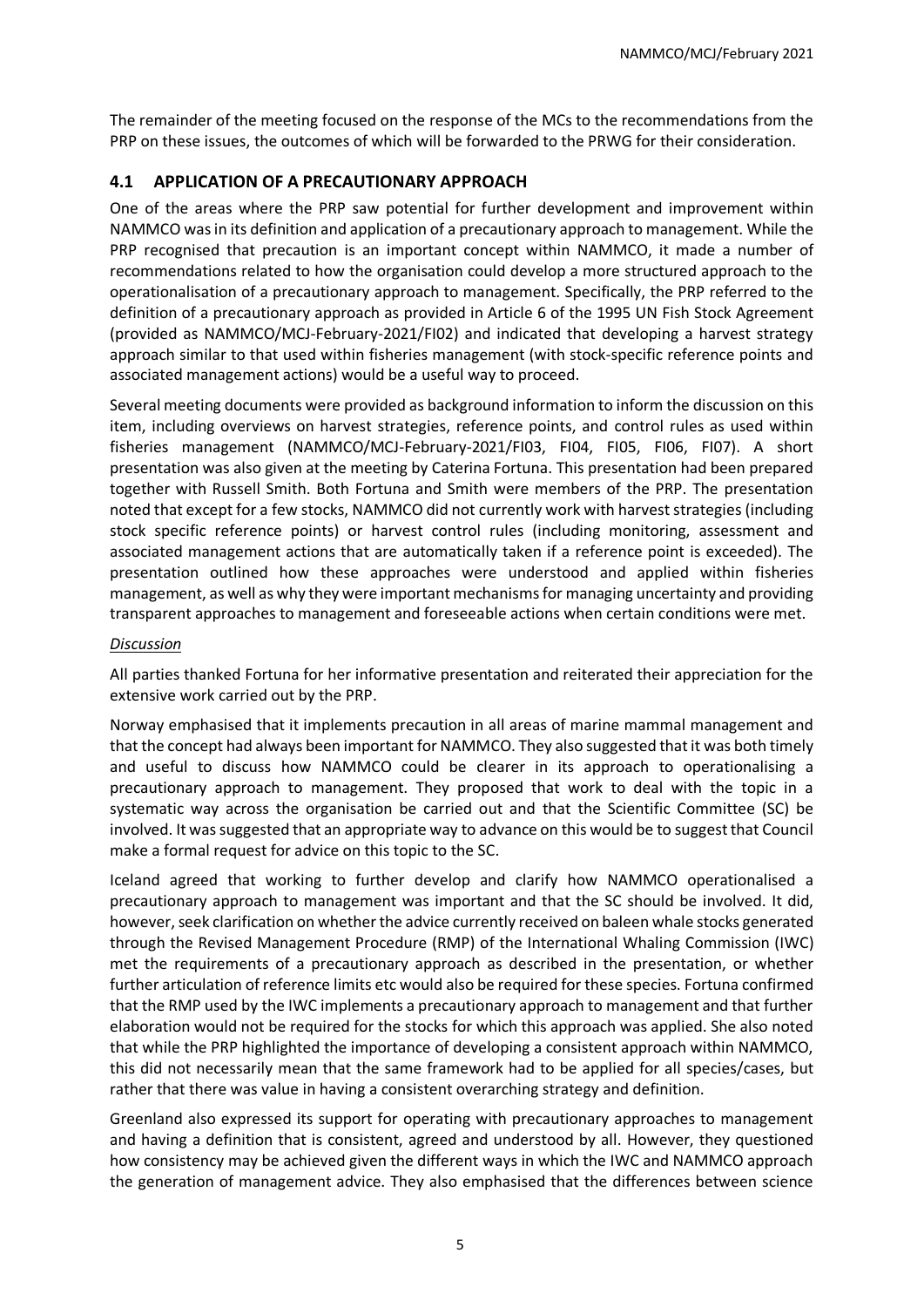and user knowledge would need to be taken into account in any development of harvest strategies or control rules.

The Faroe Islands noted that it was familiar with the precautionary approach to management used within fisheries and suggested that it would be important to consider what type of changes or modifications may be required to adapt such an approach to the different context of marine mammals.

Fortuna noted that precaution as it is operationalised within fisheries management aims to create an industry that is sustainable over the long-term. As such, precautionary approaches to management were not against using a resource, but rather were focused on implementing measures to ensure that resources were managed sustainably and could therefore continue being used indefinitely.

The MCJ **agreed** that this recommendation from the PRP was important and relevant and that NAMMCO should work to more clearly articulate how the precautionary approach is operationalised and consistently applied within the organisation.

The MCJ also **agreed** that it would be valuable to define its precautionary approach to management more specifically through developing harvest strategies, including reference limits and harvest control rules. It was **agreed** that this process should involve the SC and recognise the importance of taking both science and user knowledge into account.

The MCJ **recommended** that the PRWG propose to Council that a request be made to the SC to clarify NAMMCO's precautionary approach to management through the development of harvest strategies (including stock-specific reference points and harvest control rules).

The Chair of the MCJ, together with interested parties, **agreed** to provide draft text for the proposed request for further discussion at the next MCJ meeting during the annual meeting in March.

## <span id="page-5-0"></span>**4.2 REBUILDING PLANS FOR DEPLETED STOCKS**

The PRP noted that NAMMCO does not have rebuilding plans for depleted (and/or extirpated) stocks and the MCJ discussed whether these should be developed.

#### Discussion

The Secretariat noted that at both its 26<sup>th</sup> and 27<sup>th</sup> meetings, the SC had made recommendations that NAMMCO develop a principle-based approach to dealing with small or depleted stocks.

The MCJ **agreed** that although it would be valuable to have guidelines for rebuilding plans developed by the SC, any implementation of these would be at the discretion of the Member Countries.

The MCJ **recommended** that the rebuilding of small or depleted stocks be included in the proposed work to more clearly define NAMMCOs precautionary approach to management (as described under 2.1) and that it should therefore be incorporated as an issue to be addressed in the request.

## <span id="page-5-1"></span>**4.3 PRIORITISATION OF ASSESSMENT EFFORTS**

The PRP recommended that as part of NAMMCO's work to develop a more strategic approach, it should establish a systematic way to prioritise the assessments of the different species and stocks. It noted that this should include prioritisation based on factors such as the biological status of the stock ("unknown", "of concern" etc).

Working documents NAMMCO/MCJ-February-2021/05a&b provided an overview of the different cetacean and pinniped species and management areas in the purview of NAMMCO, information on whether they had been assessed, and the year in which they were last assessed.

#### Discussion

Greenland noted that although it might be useful to discuss general principles, Member Countries may have different approaches to prioritisation and any position on priorities that may be taken by NAMMCO as an organisation would have to be coordinated with the Member Countries.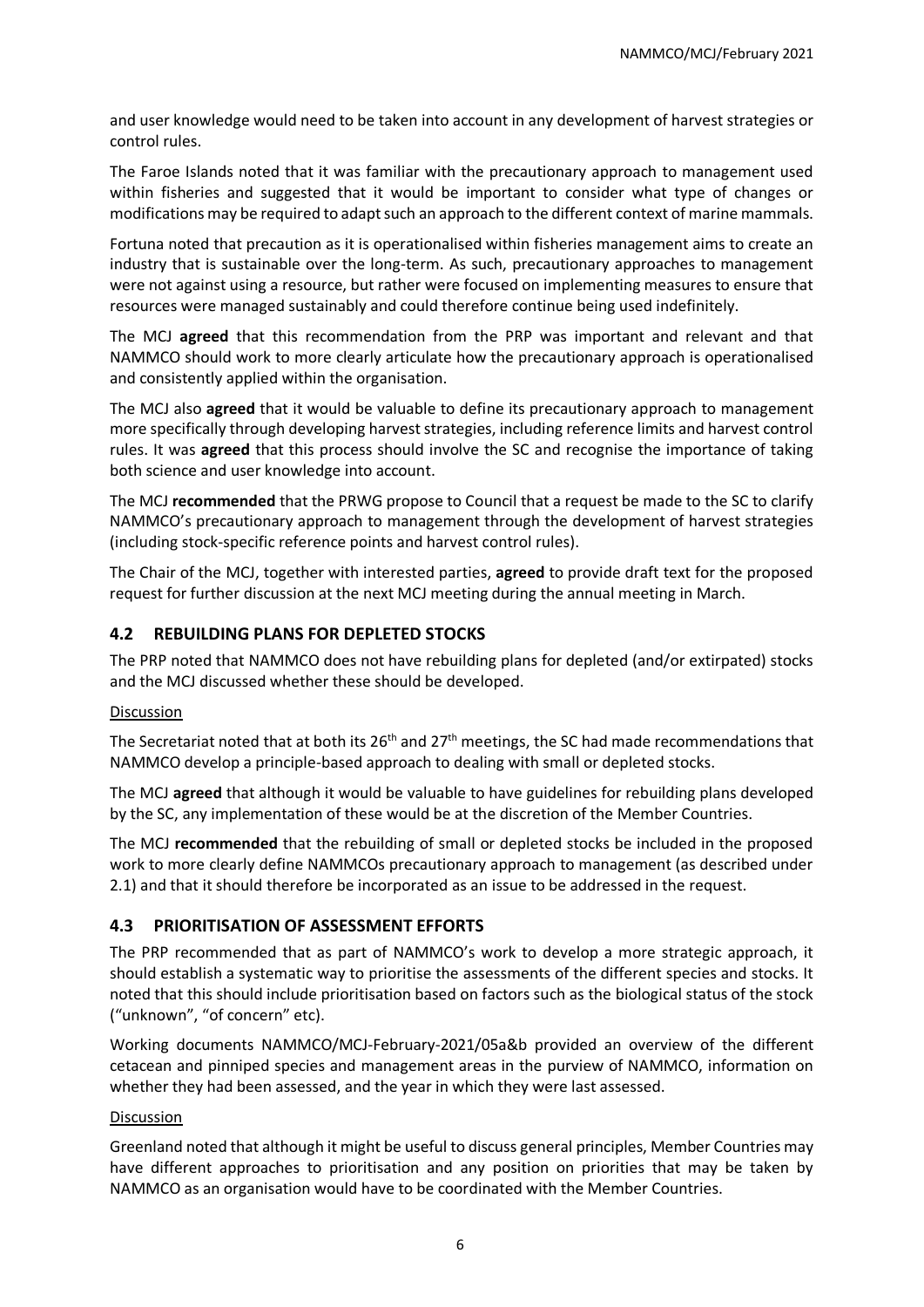The Chair of Council noted that NAMMCO has two different Management Committees and each of these may formulate priorities for their specific areas of responsibility (i.e., pinniped and cetacean species), as well as for the issues of shared concern that are handled in joint meetings (e.g., environmental and ecosystem issues).

Iceland asked for clarification regarding whether the approach to prioritisation being discussed was intended to cover existing or future requests for advice. It was noted that the recommendation from the PRP to develop a systematic approach and define the factors for determining when assessments would be required/prioritised was of a general character.

The Chair of Council noted that Council sets the priorities for the SC and is therefore the appropriate body within NAMMCO for taking decisions regarding any prioritisation of requests.

The Member Countries noted that the organisation already follows some implicit rules regarding how assessments are prioritised (e.g., prioritising hunted stocks, species with important roles in the ecosystems, and the needs of member countries). It therefore **agreed** that there was no pressing need to develop a systematic approach for prioritising assessments at this point. It did, however, acknowledge that the issue would be returned to in a future meeting if further clarification was required.

## <span id="page-6-0"></span>**4.4 FACILITATING RESPONSES OF THE SCIENTIFIC COMMITTEE TO REQUESTS FOR ADVICE**

The PRP concluded that the SC would be better able to provide relevant advice to the NAMMCO Member Countries if the MCs identified the relevant management objectives when formulating recommendations concerning scientific research and requests for advice.

Prior to this meeting, an excel sheet to collate an overview of existing management objectives for all cetacean and pinniped species in the different sub-areas of relevance to NAMMCO was created (NAMMCO/MCJ-February-2021/05a&b). The Secretariat completed the sections where the information was available to them and asked Member Countries to send any additional information before the meeting. No updates to these overview documents were received.

#### **Discussion**

Several member countries noted difficulties in completing certain aspects of the overview files and asked questions for clarification. This included questions regarding the abbreviations used, the level of detail to include, what reference levels should be used for determining whether stocks were reduced or recovered, whether assessments from before NAMMCO was created were relevant to include, and what the information provided would be used for. It was also suggested that it would be more useful to provide information on current stock status (e.g., increasing, decreasing, stable, unknown) vs whether stocks were reduced/recovered in relation to historical levels.

The Secretariat proposed that the column on whether stocks were reduced or recovered according to historical levels be removed and a column to record the current status of the stock be added. It noted that including a column on stock status in the overview had always been intended, but that only the necessary first step of having the SC review and approve information on management areas and subareas had been completed to date. It was further noted that for several stocks the status would be unknown, but that knowing where data was insufficient to determine current stock status was still valuable information to have. It was also suggested that the forms could be expanded to include an additional column to indicate where management plans were in place at the national level. The Secretariat proposed that information on assessments carried out prior to the establishment of NAMMCO not be included in the overview but that it would more clearly specify the meaning of the abbreviations used in the files.

Greenland noted that the Ministry operates with species by species management plans, which could be added to the overview when they are published.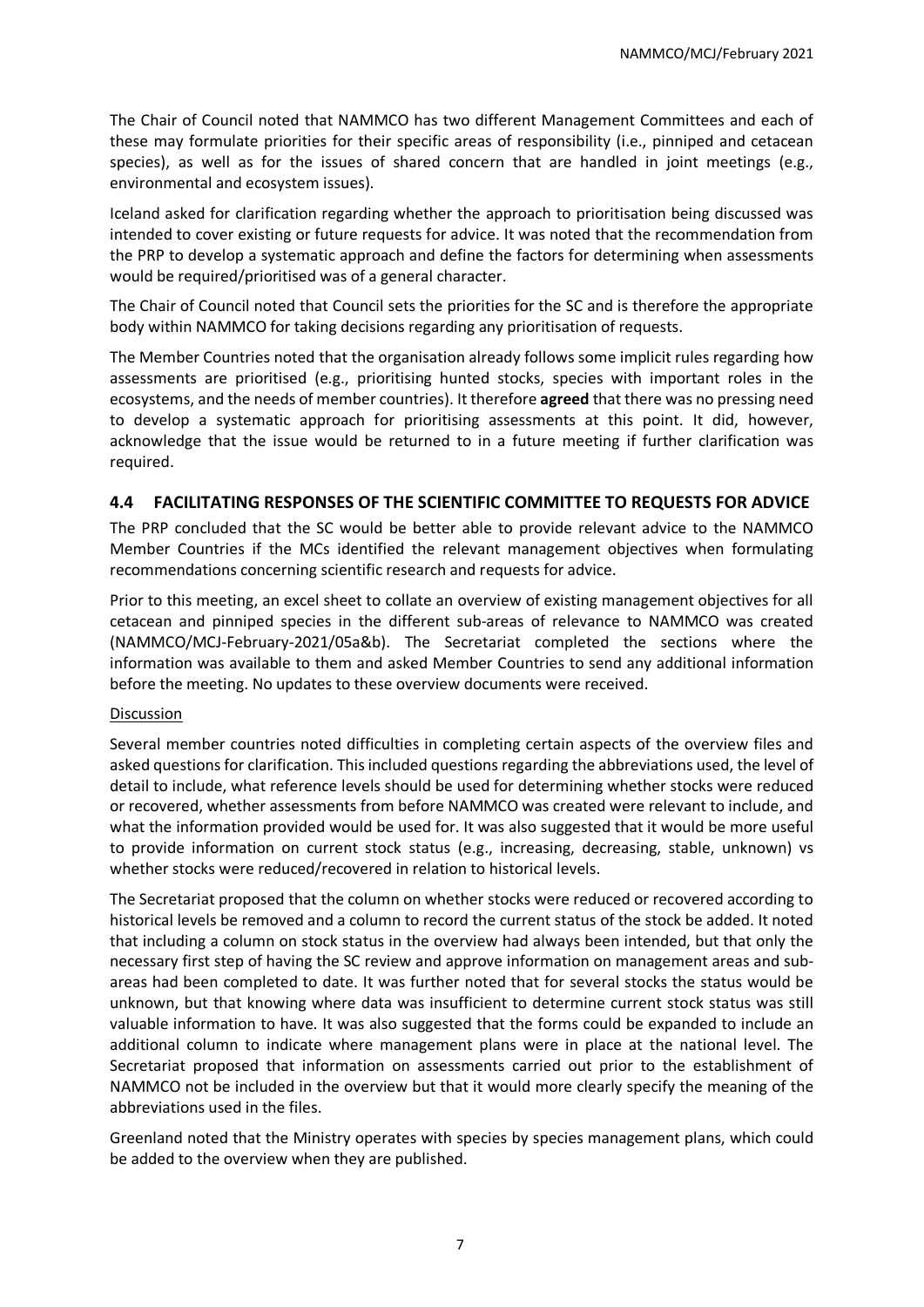The MCJ **agreed** that management objectives were important for effective conservation and management and noted that they are defined by Member Countries rather than NAMMCO as an organisation.

Recognising that it was important that the assessments performed within NAMMCO be aware of management objectives, the MCJ **recommended** that member countries provide information on the management objectives that exist for the different species and stocks of relevance to NAMMCO.

The MCJ acknowledged that having an overview of management objectives was useful but **agreed** that the excel files that had been circulated were still in a preliminary draft form and should therefore be limited to internal use at this stage.

The MCJ **recommended** that the discussed changes to the draft overview files be implemented and a new version circulated to Member Countries for their input. It was noted that Member Countries would be asked to submit available updates and additional information within the first week of March.

## <span id="page-7-0"></span>**4.5 MANAGEMENT COMMITTEES & SCIENTIFIC COMMITTEE: PREROGATIVES AND RELATIONSHIP**

The PRP noted circumstances in which the MCs did not follow the advice of the SC and how this created some tension between NAMMCO bodies. The PRP therefore recommended that Rules of Procedure be developed to define the relationship between the MCs and the SC and how they interact. The PRP proposed that these rules confirm the different areas of responsibility of the MCs and the SC and address how the MCs use SC advice in their recommendations for conservation and management measures.

In the SC response to this particular recommendation from the PRP, it was proposed that one way forward would be to create graphic illustrations of the workflow within NAMMCO, the process for generating management advice, and some text describing the roles and responsibilities of the different actor groups within the organisation. The SC noted that this could specifically include the different matters taken into consideration by the SC and the MC, and that this may help explain why these committees can reach differing conclusions regarding management advice.

Working documents NAMMCO/MCJ-February-2021/06 and 07 were provided to help inform the discussion, with draft illustrations of how management advice is generated in NAMMCO. The current Rules of Procedure for the MCs and the SC were also provided as meeting documents NAMMCO/MCJ-February-2021/09 and 10.

## Discussion

Although the MCJ felt that the PRP had not been entirely clear in its reasoning for this recommendation, it was acknowledged that there are currently no terms of reference for the MCs, beyond the general information provided in Article 5 of the NAMMCO Agreement. It was also noted that although Rules of Procedure tend to primarily deal with procedural issues, these could be expanded to clarify the scope of work of the MCs.

The MCJ discussed the value of defining specific terms of reference for the MCs, as well as the importance of clearly articulating the reasons behind MC decisions, especially when they do not follow SC advice. The sufficiency of the current draft graphic illustrations created by the Secretariat were also discussed, including what constituted an appropriate and accurate location for user knowledge in the workflow.

Consensus was not obtained on the matter of defining terms of reference for the MCs.

The MCJ **agreed** with the SC that having a graphic visualisation of the relationship between the different component parts of NAMMCO and the workflow of the advisory process would be clarifying and useful.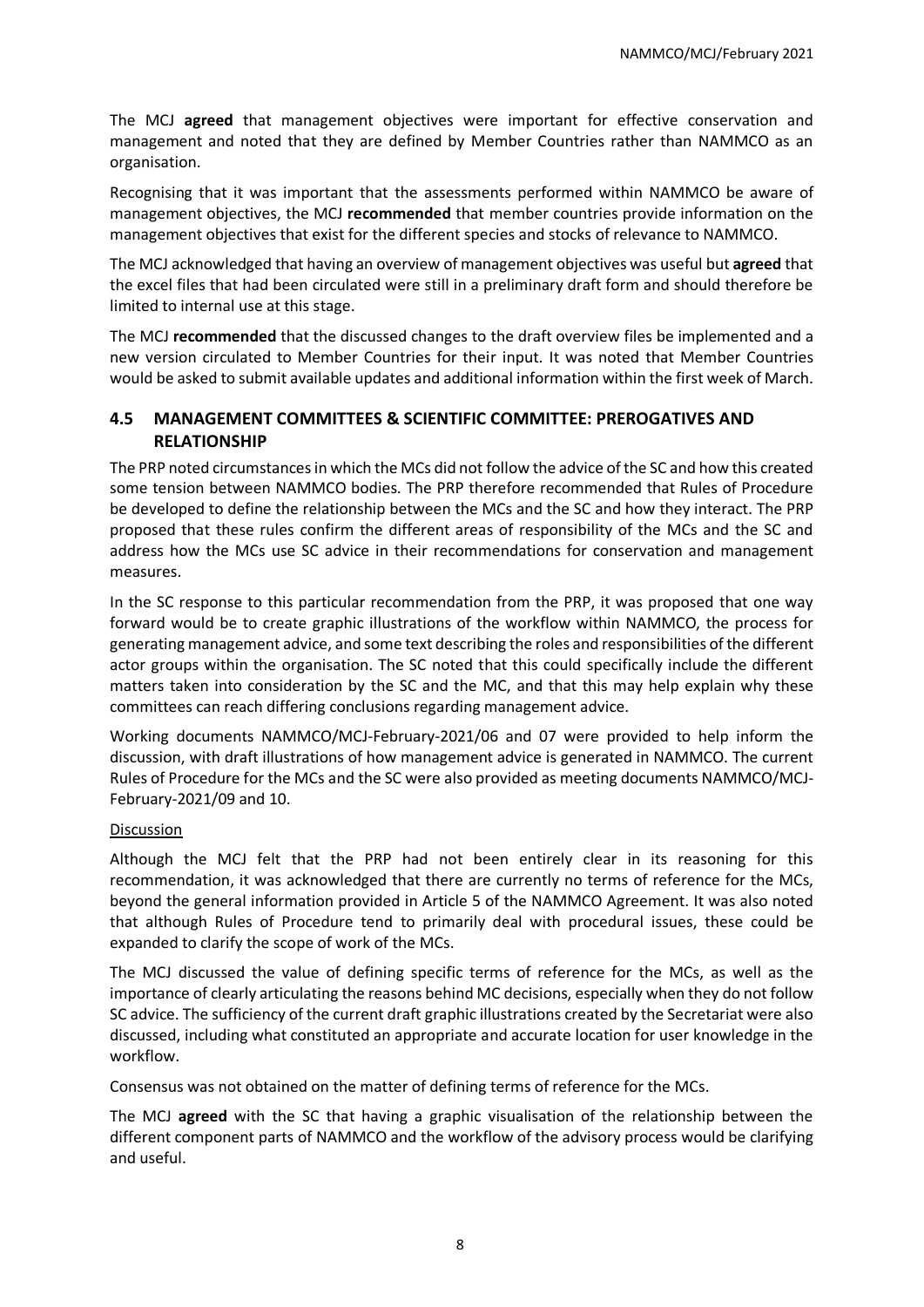The MCJ **recommended** that all reports from MC meetings clearly articulate the reasons why decisions are made, and that particular attention be given to this in cases where decisions are taken that differ from the advice provided by the SC.

## <span id="page-8-0"></span>5. **OTHER SUGGESTED IMPROVEMENTS TO WORK AND WORKING PROCEDURES**

The MCJ had no other improvements to suggest for their working procedures.

## <span id="page-8-1"></span>6. **ANY OTHER BUSINESS**

No other items were presented for discussion.

## <span id="page-8-2"></span>7. **CLOSE OF MEETING**

The Chair noted that given the short timeframe available before the annual meeting, Member Countries would need to provide their comments on the draft report relatively quickly and within the last week of February.

The Chair thanked the participants for their attendance and contributions to the discussion.

The meeting was closed at 16:00 on 18 February 2021.

## <span id="page-8-3"></span>8. **ADOPTION OF REPORT**

A draft of the report was circulated to participants on 22 February 2021, with a deadline for feedback and amendments on 1 March 2021. The report was finalised on 01 March 2021 and forwarded to the PRWG for their consideration.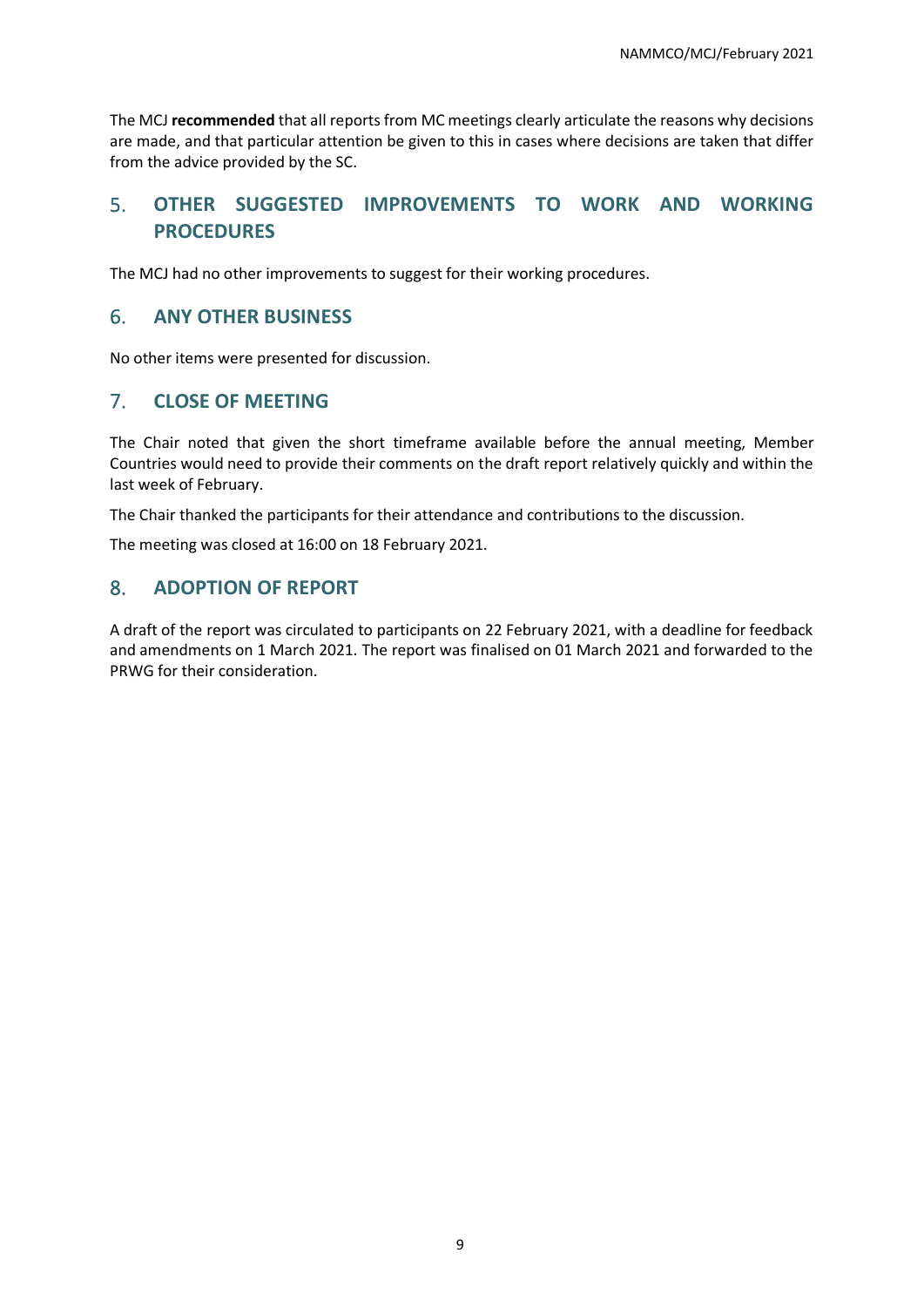## <span id="page-9-0"></span>**NAMMCO MANAGEMENT COMMITTEES**

*18 February, Online meeting*

## **AGENDA**

- **1. Welcome from the Chair and Opening Remarks**
- **2. Adoption of Agenda**
- **3. Review of Available Documents and Reports**
- **4. Performance Review Follow Up**
	- 4.1. Application of a precautionary approach
	- 4.2. Rebuilding plans for depleted stocks
	- 4.3. Prioritisation of assessment efforts
	- 4.4. Facilitating responses of the SC to requests for advice
	- 4.5. MCs and SC: prerogatives and relationship
- **5. Other Suggested Improvements to Work and Working Procedures**
- **6. Any Other Business**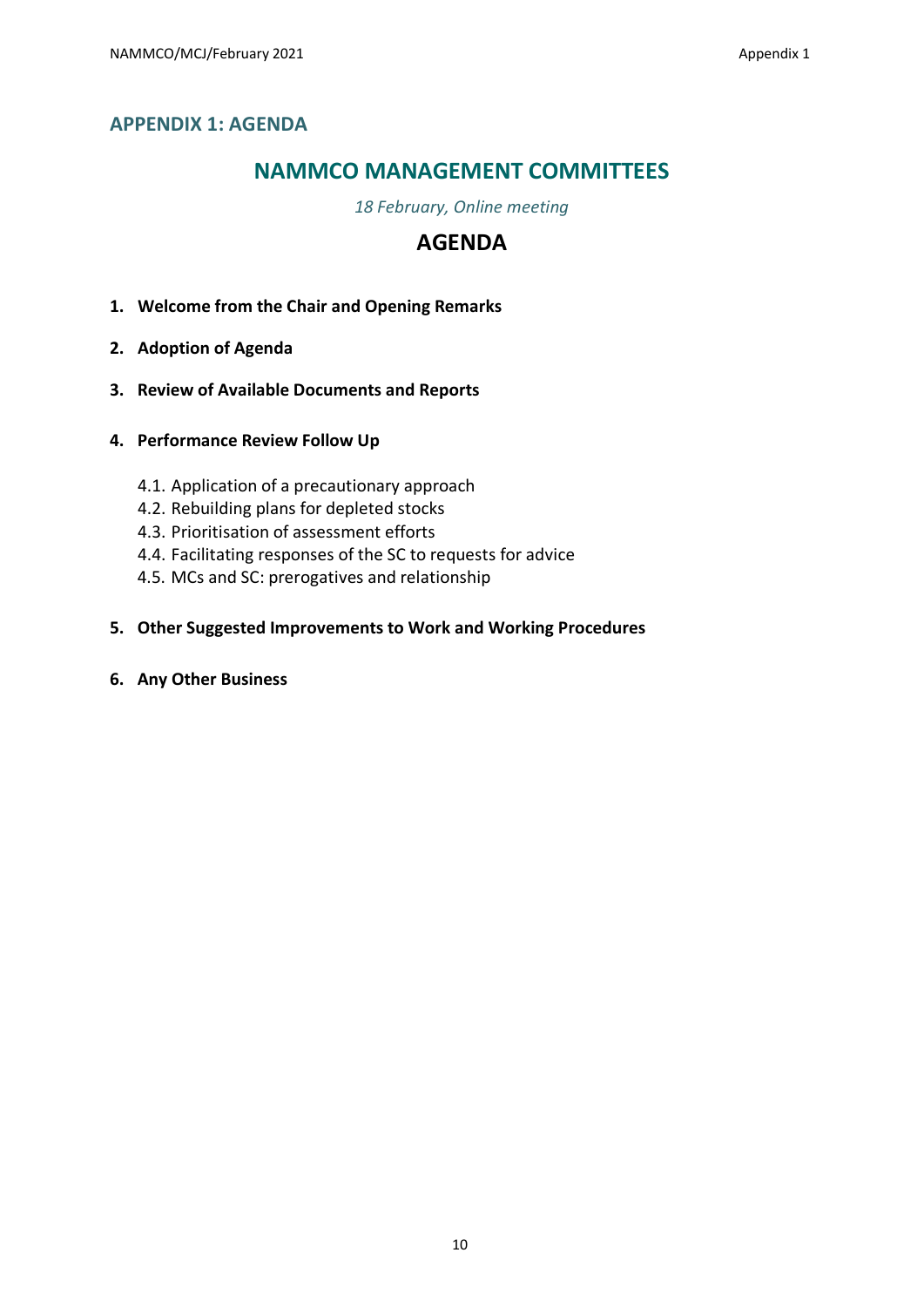## <span id="page-10-0"></span>**APPENDIX 2: DOCUMENT LIST**

## **NAMMCO MANAGEMENT COMMITTEES**

*18 February, Online meeting*

## **LIST OF DOCUMENTS**

## **Working Documents**

| Doc. No.    | <b>Title</b>                                                                                          | Agenda       |
|-------------|-------------------------------------------------------------------------------------------------------|--------------|
| MCJ/2021/00 | List of Participants                                                                                  |              |
| MCJ/2021/01 | List of Documents for the<br><b>Management Committees</b>                                             | 3            |
| MCJ/2021/02 | Draft Annotated Agenda Joint<br>Meeting of the Management<br>Committees (MCJ)                         | $\mathbf{1}$ |
| MCJ/2021/03 | Performance Review<br><b>Recommendations for MCs</b>                                                  | 4            |
| MCJ/2021/04 | Summary of Performance Review<br><b>Recommendations for MCs</b>                                       | 4            |
| MCJ/2021/05 | Overview of Management Areas &<br><b>Assessment Status in NAMMCO</b><br>05a: Cetaceans and 05b: Seals | 4.4          |
| MCJ/2021/06 | <b>NAMMCO Management</b><br><b>Advisory Process</b>                                                   | 4.5          |
| MCJ/2021/07 | <b>NAMMCO Scientific Advisory Process</b>                                                             | 4.5          |
| MCJ/2021/08 | Presentation by Caterina Fortuna                                                                      | 4.1, 4.3     |
| MCJ/2021/09 | Rules of Procedure of the MCs                                                                         | 4.5          |
| MCJ/2021/10 | Rules of Procedure of the SC                                                                          | 4.5          |

## **For Information Documents**

| Doc. No.      | <b>Title</b>                                                        |
|---------------|---------------------------------------------------------------------|
| MCJ/2021/FI01 | Full Report of the Performance Review Panel 2019                    |
| MCJ/2021/FI02 | <b>UN Fish Stock Agreement</b>                                      |
| MCJ/2021/FI03 | Video on Benefits of Harvest Strategies by Doug Butterworth         |
| MCJ/2021/FI04 | Harvest Strategies - a brief from the PEW Charitable Trusts         |
| MCJ/2021/FI05 | Management Objectives - a fact sheet from the PEW Charitable Trusts |
| MCJ/2021/FI06 | Reference Points - a fact sheet from the PEW Charitable Trusts      |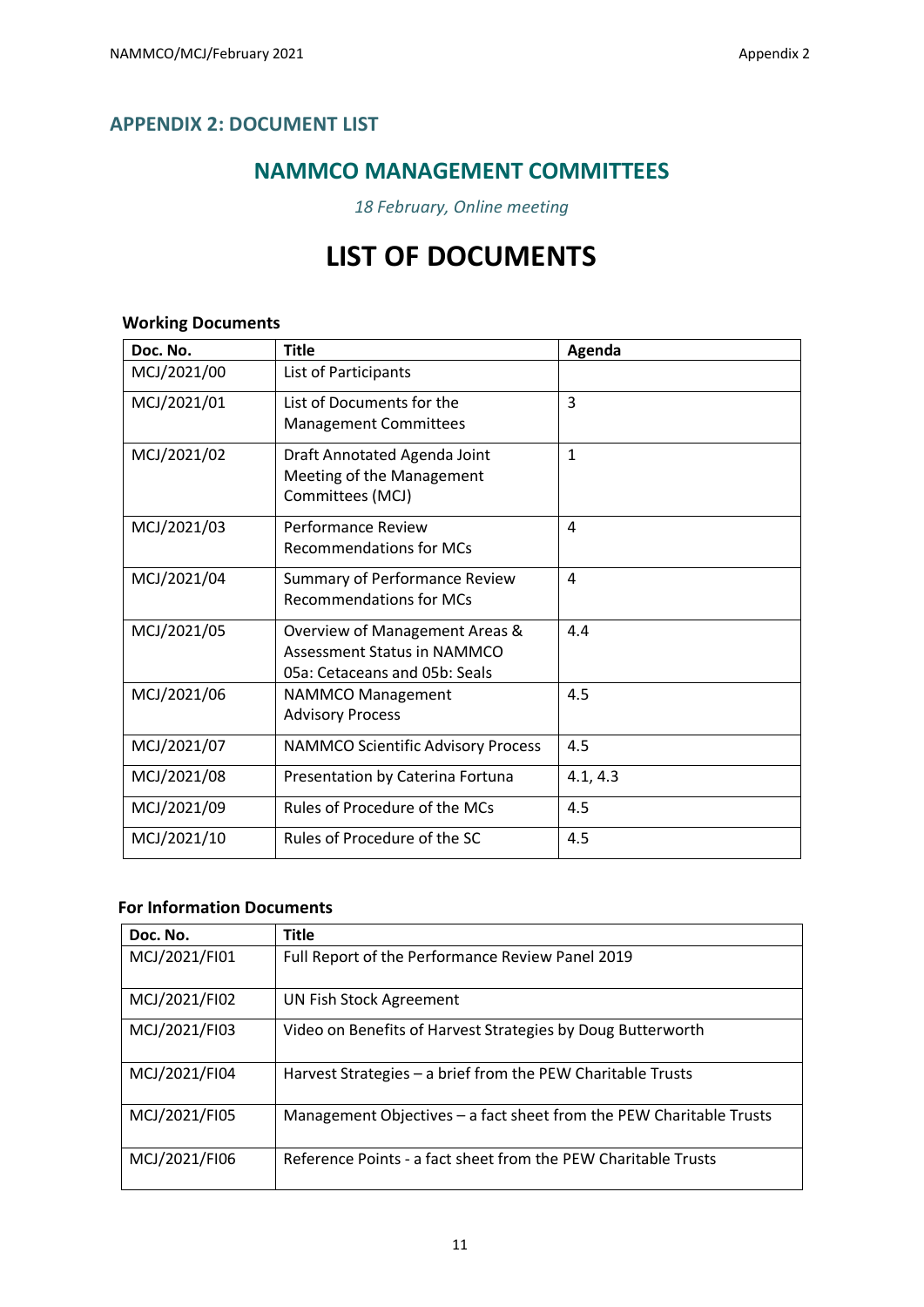| MCJ/2021/FI07 | Control Rules - a fact sheet from the PEW Charitable Trusts                                                                                                                                                                                                                     |
|---------------|---------------------------------------------------------------------------------------------------------------------------------------------------------------------------------------------------------------------------------------------------------------------------------|
| MCJ/2021/FI08 | Report WGHARP 2005 with reference points for harps and hoods                                                                                                                                                                                                                    |
| MCJ/2021/FI09 | Kvamsdal, S. F., Eide, A., Ekerhovd, N. A., Enberg, K., Gudmundsdottir, A.,<br>Hoel, A. H.,  & Hannesson, R. (2016). Harvest control rules in modern<br>fisheries management Harvest control rules in modern fisheries<br>management. Elementa: Science of the Anthropocene, 4. |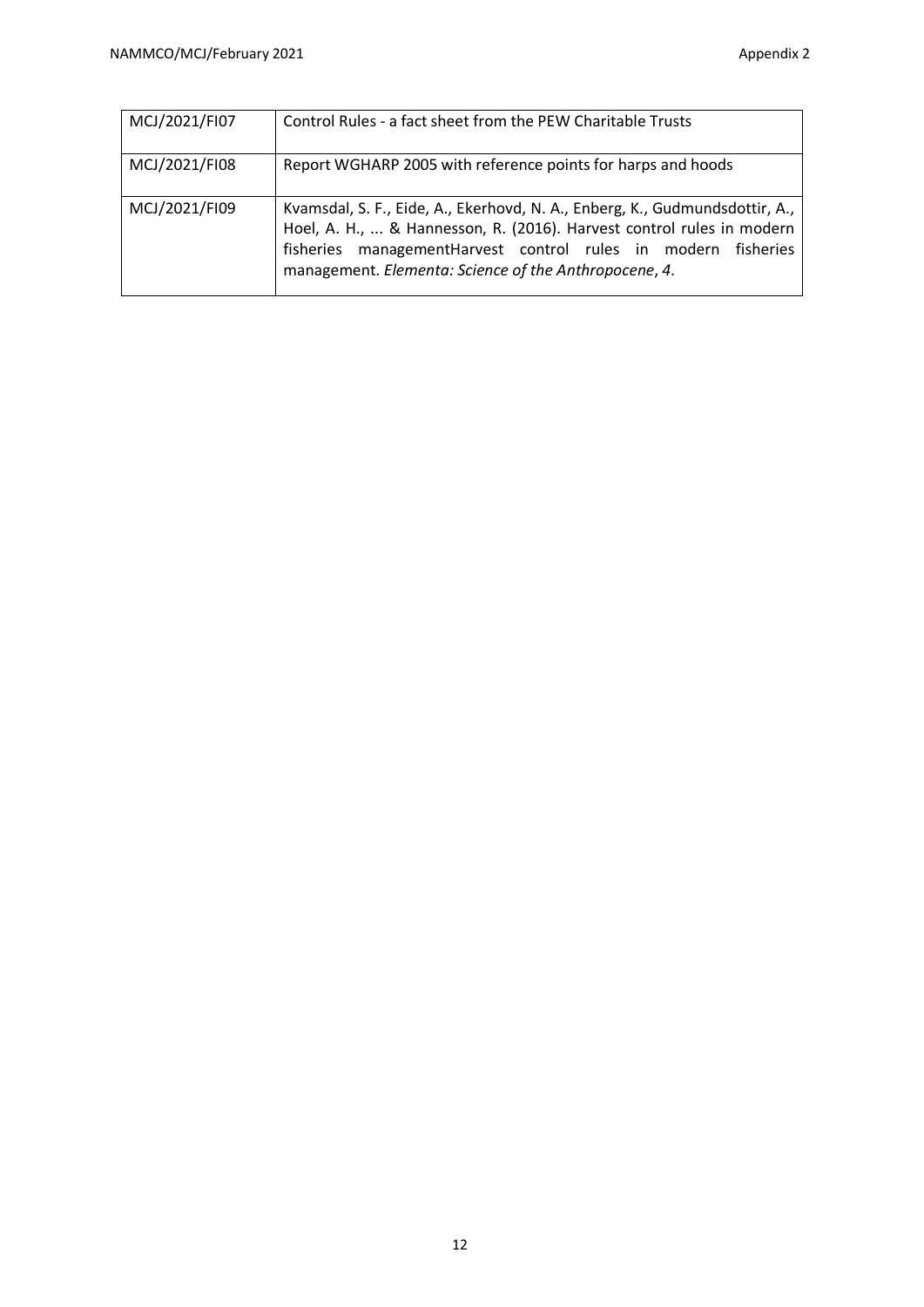## <span id="page-12-0"></span>**APPENDIX 3: PARTICIPANT LIST**

## **NAMMCO MANAGEMENT COMMITTEES**

*18 February, Online meeting*

## **LIST OF PARTICIPANTS**

## **Kate Sanderson - Chair of Council**

Foreign Service Ministry of Foreign Affairs and Trade Tinganes FO-110 Tórshavn Faroe Islands KateS@uvmr.fo

## **Guro Gjelsvik - Chair of MCJ**

Directorate of Fisheries PO Box 185 Sentrum NO-5804 Bergen Norway guro.gjelsvik@fiskeridir.no

## **Caterina Fortuna - invited presenter**

Italian National Institute for Environmental Protection and Research via Vitaliano Brancati 60, 00144 Rome Italy caterina.fortuna@isprambiente.it

## **FAROE ISLANDS**

**Páll Nolsøe (HoD)** Foreign Service Ministry of Foreign Affairs and Trade Tinganes FO-110 Tórshavn Faroe Islands palln@uvmr.fo

**Ulla Svarrer Wang**

Ministry of Fisheries PO Box 347 FO-110 Tórshavn Faroe Islands ulla.svarrer.wang@fisk.fo

## **GREENLAND**

## **Amalie Jessen (HoD)**

Ministry of Fisheries, Hunting and **Agriculture** Government of Greenland PO Box 29 DK-3900 Nuuk Greenland [amalie@nanoq.gl](mailto:Amalie@nanoq.gl)

## **Sofie Abelsen**

Ministry of Fisheries, Hunting and Agriculture Government of Greenland PO Box 29 DK-3900 Nuuk Greenland soab@nanoq.gl

## **Jesper Ødegård Jakobsen**

Ministry of Fisheries, Hunting and **Agriculture** Government of Greenland PO Box 29 DK-3900 Nuuk Greenland jeod@nanoq.gl